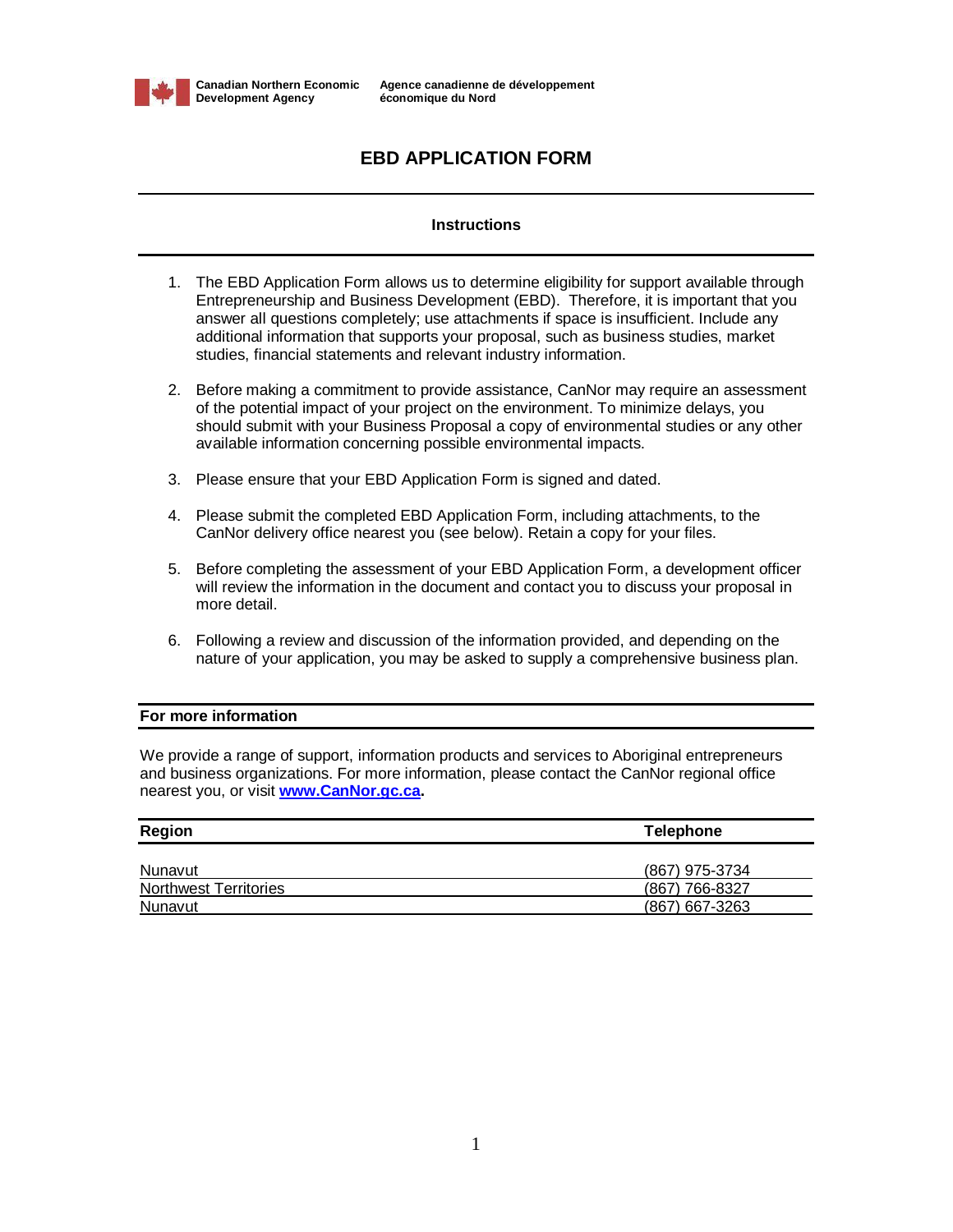**Information to assist you when applying to the Canadian Northern Economic Development Agency (CanNor) Entrepreneurship and Business Development Program**

1. EBD supports opportunities that help Aboriginal firms grow in regional, national or international economies. Before completing your EBD Application Form, we strongly recommend that you refer to the literature available from CanNor so that you can discuss your project in detail.

Program materials are available at each of the Entrepreneurship and Business Development delivery offices listed on the previous page or online at **[www.CanNor.gc.ca](http://www.CanNor.gc.ca)**

Note: This material is provided for information purposes only. Specific questions concerning eligibility and program criteria should be discussed with a development officer.

- 2. In order to determine eligibility, and to assess your request for financial assistance, CanNor is authorized to collect limited personal information, including the following:
	- We require documented proof of Aboriginal ancestry of applicants to confirm eligibility for the program.
	- We collect the gender of applicants for statistical purposes only, to allow us to report on the demographics of our client base.
	- We collect the date of birth of applicants to establish their eligibility for youth entrepreneurial support and to facilitate the completion of a credit check that may be required as part of our assessment.
	- We collect the education/experience of applicants to help us assess their collective business and management experience.
	- We collect personal financial information of applicants to help us assess their ability to contribute capital and obtain commercial funding.

All information provided as part of this business proposal is subject to the provisions of the Access to Information Act and Privacy Act, and will be treated accordingly.

All personal information collected will be retained for six years from the project completion date and transferred to National Archives of Canada for selective retention. To access your information, please contact us.

3. If your project is approved for a financial contribution under Entrepreneurship and Business Development, it may be subject to the Government of Canada's proactive disclosure reporting requirements. This means that certain information about your authorized contribution (excluding any information for which disclosure would be prohibited under the Access to Information Act or the Privacy Act) could be posted on the Treasury Board Secretariat of Canada's external Web site.

Please speak to a development officer for more information.

4. CanNor and its clients are required to adhere to the provisions of the federal Lobbying Act.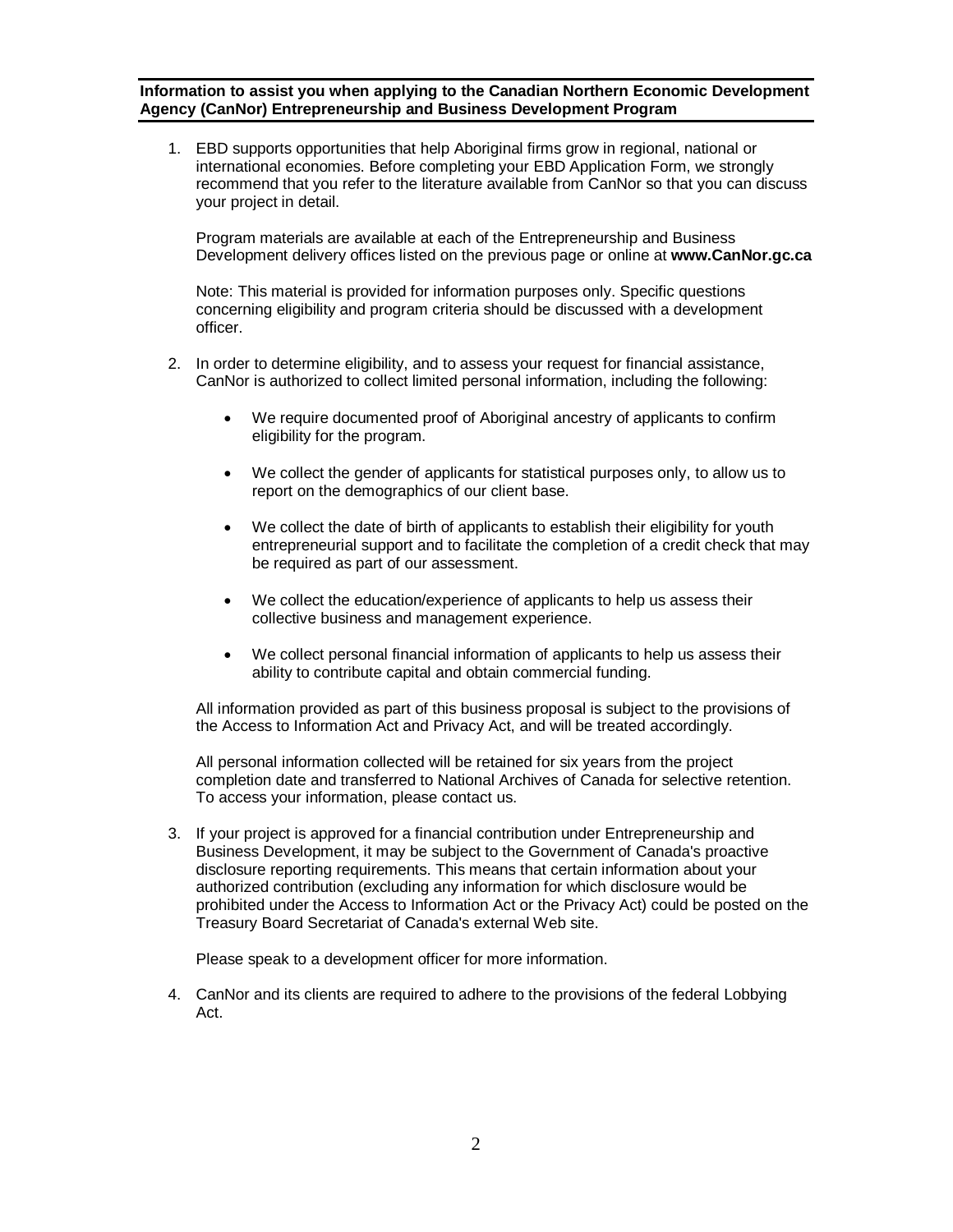For example:

- No contribution may be offered to an applicant that, for the purposes of his/her/its application for financial assistance, has retained a lobbyist that is not in compliance with the Lobbying Act.
- No contribution may be offered to an applicant that has retained a lobbyist for a commission, contingency fee or any other consideration that is dependent upon the execution of the Agreement.
- For the purposes of these requirements, three categories of lobbyists are defined:
	- o consultant lobbyists paid to lobby on behalf of a client, e.g., government relations consultants, lawyers, accountants or other professionals who provide lobbying services for their clients;
	- o in-house lobbyists employed by persons (including corporations) and partnerships that carry on commercial activities for financial gain;
	- o in-house lobbyists employed by non-commercial organizations such as advocacy groups, and industry, professional and charitable organizations.

Please note that all lobbyists must file a return with the Office of the Commissioner of Lobbying. The examples cited above illustrate the kinds of issues involved, but do not cover all of the requirements. For additional information and to ensure compliance, please speak to a development officer, or visit the Office of the Commissioner of Lobbying **<http://www.infosource.gc.ca/inst/lob/fed01-eng.asp>**

#### **Questionnaire**

To help us with our information and marketing efforts, please tell us where you learned about Entrepreneurship and Business Development? (Check all that apply.)

|                 | Advertising                                               |
|-----------------|-----------------------------------------------------------|
| <b>COLLEGE</b>  | <b>Business Contact</b>                                   |
| <b>Form</b>     | Aboriginal Affairs and Northern Development Canada Office |
| <b>A</b>        | Canada Business Service Centre                            |
| <b>Part</b>     | Past/current CanNor Client                                |
| B               | Aboriginal Business Financial Organization                |
| <b>R</b>        | Other                                                     |
| Г               | Economic Development Officer                              |
| г               | CanNor Website                                            |
| <b>Fill</b>     |                                                           |
| <b>I</b>        |                                                           |
| <b>Research</b> | Friend or Family Member                                   |
| г               | CanNor Office                                             |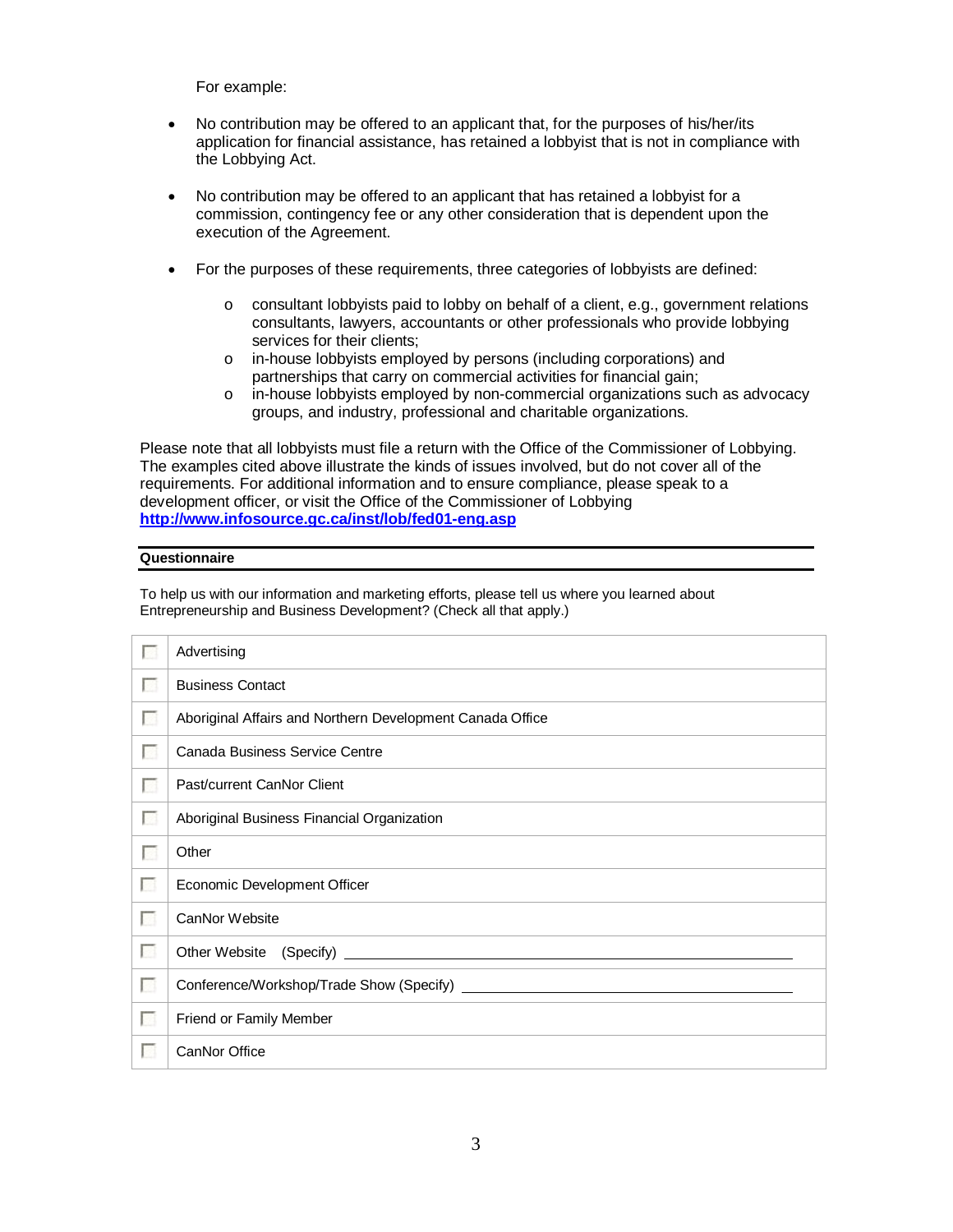# **A. Applicant Information**

| Applicant Legal Name         | <b>Business Operating name</b>                       |
|------------------------------|------------------------------------------------------|
| <b>Mailing Address</b>       | Business Address (if different from Mailing Address) |
| Telephone Number (Residence) | Telephone Number (Business)                          |
| <b>Email Address</b>         | <b>Facsimile Number</b>                              |

# **Ownership Information**

| Owner(s) Name | Ancestry<br>(Please attach<br>documentation)<br>(Status Indian, Non-<br>Status Indian, Métis,<br>Inuit, Non-Aboriginal | Gender<br>(information for<br>statistical<br>purposes only) | Percentage<br>οf<br>Ownership | Date of Birth |
|---------------|------------------------------------------------------------------------------------------------------------------------|-------------------------------------------------------------|-------------------------------|---------------|
|               |                                                                                                                        |                                                             |                               |               |
|               |                                                                                                                        |                                                             |                               |               |
|               |                                                                                                                        |                                                             |                               |               |

# **Education/Experience**

For each owner, please attach a statement of education, training, employment history and management experience (Resumé).

Summarize below how the education/experience relates to this proposal.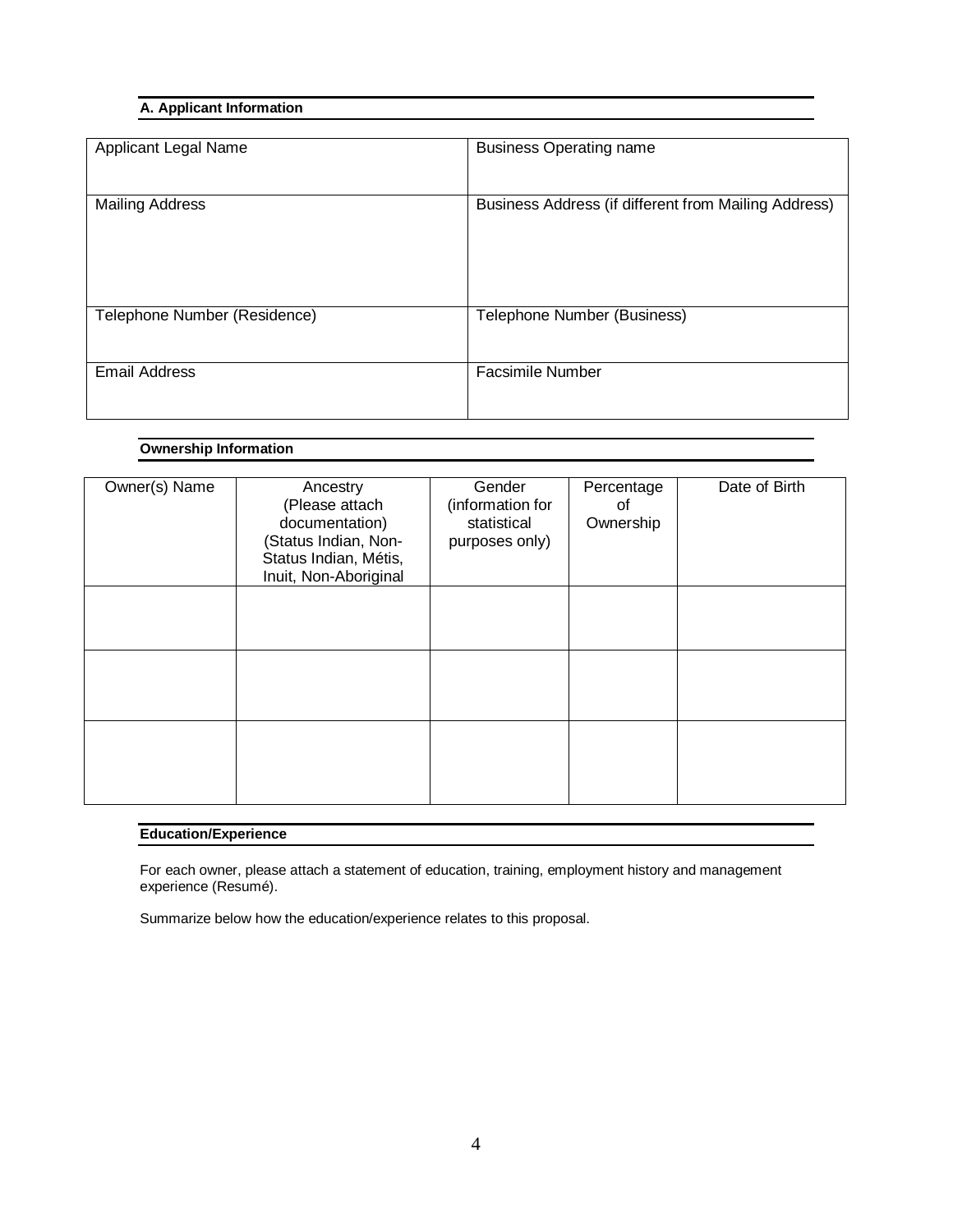### **\_\_\_\_\_\_\_\_\_\_\_\_\_\_\_\_\_\_\_\_\_\_\_\_\_\_\_\_\_\_\_\_\_\_\_\_\_\_\_\_\_\_\_\_\_\_\_\_\_\_\_\_\_\_\_\_\_\_\_\_\_\_\_\_ Summary of Owner's (Owners') Net Worth**

If the business has multiple owners, please submit a separate personal statement of net worth for each.

| <b>Assets</b>                              | \$<br>Liabilities              |  |
|--------------------------------------------|--------------------------------|--|
| Cash/Bank Balances (Confirmation required) | <b>Charge Account Balances</b> |  |
| <b>Real Estate</b>                         | Mortgages                      |  |
| Equipment                                  | Loans Outstanding              |  |
| Vehicle(s)                                 | Vehicle(s)                     |  |
| Other (Specify)                            | Other (Specify)                |  |
| <b>Other Investments</b>                   | Other Accounts owning          |  |
| Total Assets (A)                           | Total Liabilities (B)          |  |
|                                            | Net Worth $(A) - (B)$          |  |

|                                                                                                                                                                                                                                                                                                                                                                                                                                                                                                                                                                                                                                                                                                                                                                                                                                                                 | <b>B. Project Information</b>     |                                                                                                  |             |                                  |                                                 |  |
|-----------------------------------------------------------------------------------------------------------------------------------------------------------------------------------------------------------------------------------------------------------------------------------------------------------------------------------------------------------------------------------------------------------------------------------------------------------------------------------------------------------------------------------------------------------------------------------------------------------------------------------------------------------------------------------------------------------------------------------------------------------------------------------------------------------------------------------------------------------------|-----------------------------------|--------------------------------------------------------------------------------------------------|-------------|----------------------------------|-------------------------------------------------|--|
|                                                                                                                                                                                                                                                                                                                                                                                                                                                                                                                                                                                                                                                                                                                                                                                                                                                                 |                                   | I am seeking assistance for one of the following (Check only one):                               |             |                                  |                                                 |  |
|                                                                                                                                                                                                                                                                                                                                                                                                                                                                                                                                                                                                                                                                                                                                                                                                                                                                 |                                   | Support to start or acquire a business                                                           |             | Support for an existing business |                                                 |  |
|                                                                                                                                                                                                                                                                                                                                                                                                                                                                                                                                                                                                                                                                                                                                                                                                                                                                 | Support for a youth entrepreneur  |                                                                                                  |             |                                  | Support for an Aboriginal business organization |  |
|                                                                                                                                                                                                                                                                                                                                                                                                                                                                                                                                                                                                                                                                                                                                                                                                                                                                 |                                   | Please refer to our online information by visiting www. CanNor.gc.ca                             |             |                                  |                                                 |  |
|                                                                                                                                                                                                                                                                                                                                                                                                                                                                                                                                                                                                                                                                                                                                                                                                                                                                 | <b>Description of the Project</b> |                                                                                                  |             |                                  |                                                 |  |
| What product or service will you be providing, or are you currently providing? Identify your current and/or target<br>market and any existing competitors. Attach any additional information that helps support your proposal, such as<br>business studies, market studies and relevant industry information. For advocacy projects (i.e., projects designed<br>to improve the climate for Aboriginal business), please outline the objectives, expected participants, timing,<br>location, and any other significant information. The funding for advocacy projects is not intended for individual<br>entrepreneurs or commercial ventures, but is available to business or sector organizations to support conferences,<br>economic and sectoral research with widespread application, or other activities that promote Aboriginal economic<br>opportunities. |                                   |                                                                                                  |             |                                  |                                                 |  |
|                                                                                                                                                                                                                                                                                                                                                                                                                                                                                                                                                                                                                                                                                                                                                                                                                                                                 |                                   | Is the Project located in a First Nation Community? (Information for statistical purposes only.) |             |                                  |                                                 |  |
|                                                                                                                                                                                                                                                                                                                                                                                                                                                                                                                                                                                                                                                                                                                                                                                                                                                                 | Yes<br>No                         | If Yes - Name of First Nation Community                                                          |             |                                  |                                                 |  |
|                                                                                                                                                                                                                                                                                                                                                                                                                                                                                                                                                                                                                                                                                                                                                                                                                                                                 |                                   | Structure of Business (check only one):                                                          |             |                                  |                                                 |  |
|                                                                                                                                                                                                                                                                                                                                                                                                                                                                                                                                                                                                                                                                                                                                                                                                                                                                 | Individual/Sole Proprietorship    |                                                                                                  | Corporation | Partnership                      |                                                 |  |
|                                                                                                                                                                                                                                                                                                                                                                                                                                                                                                                                                                                                                                                                                                                                                                                                                                                                 |                                   | Incorporated Company, Band-Owned or Aboriginal community-Owned                                   |             |                                  | Joint Venture                                   |  |

Other (Specify)<br>
and Other (Specify)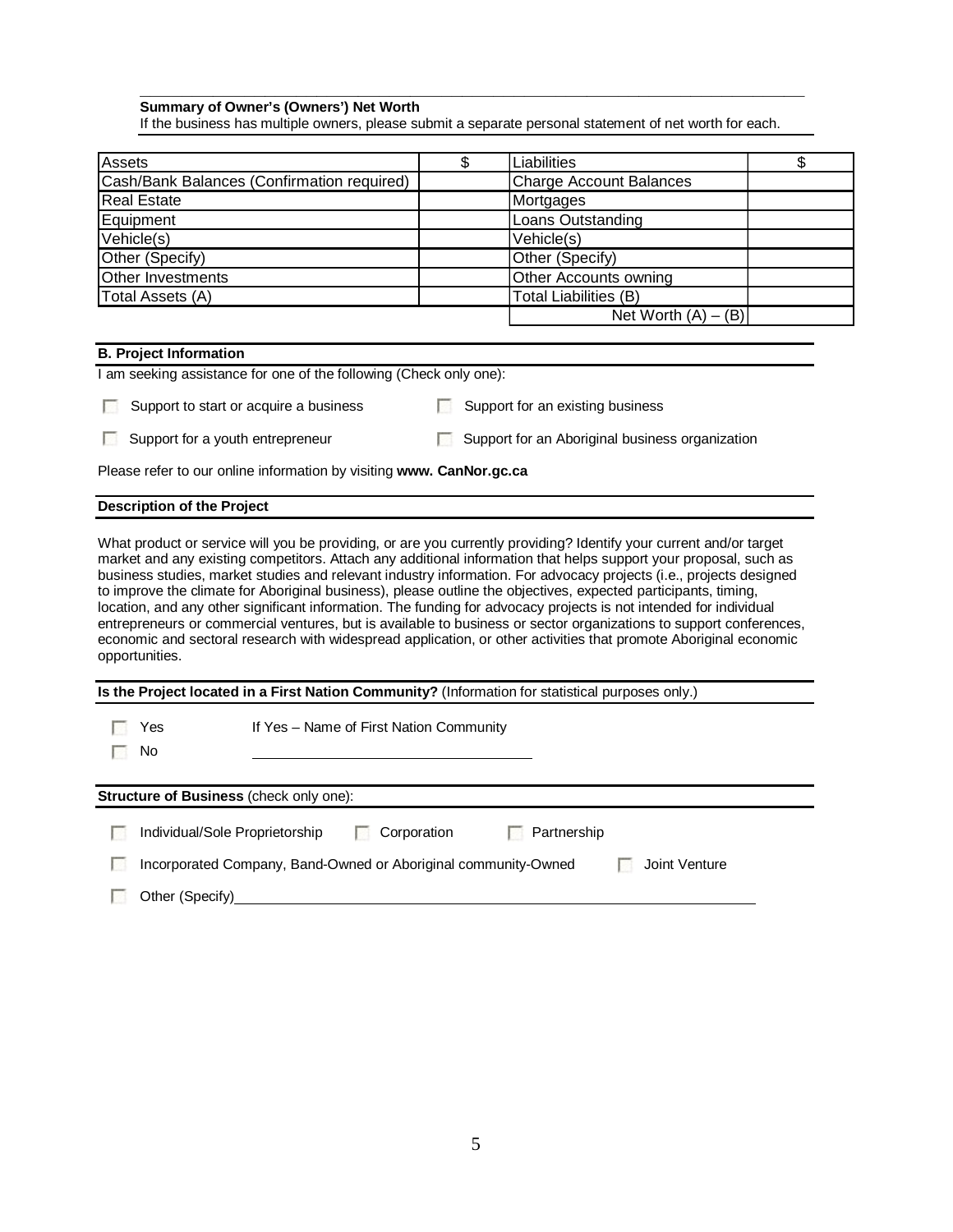#### **Estimated Project Costs and Financing**

Please itemize major projected expenditures, and set out the proposed financing package. Total project costs must equal Total Project Financing. These are estimates only and are intended to provide CanNor with information on the expected size and scope of your project.

| <b>Estimated Project Costs</b>       | \$<br><b>Estimated project Financing</b>                                   | \$ |
|--------------------------------------|----------------------------------------------------------------------------|----|
| <b>Business Planning</b>             | Minimum Applicant Cash Equity                                              |    |
| <b>Capital</b>                       | Business plan and business support:<br>$25%$ of cost                       |    |
| Land                                 |                                                                            |    |
| <b>Building</b>                      | Capital and operating: youth<br>$\bullet$<br>entrepreneurs 10%; others 15% |    |
| Equipment                            | <b>Entrepreneurship and Business</b>                                       |    |
| Inventory                            | Development Assistance                                                     |    |
| Other (Specify)                      |                                                                            |    |
|                                      |                                                                            |    |
|                                      | <b>Other Government Assistance</b>                                         |    |
| <b>Operating</b>                     |                                                                            |    |
| Insurance                            |                                                                            |    |
| <b>Utilities</b>                     |                                                                            |    |
| Other (Specify)                      | <b>Commercial Financing</b>                                                |    |
|                                      |                                                                            |    |
|                                      |                                                                            |    |
| <b>Marketing</b>                     |                                                                            |    |
| <b>Business Support</b>              | <b>Other Financing</b>                                                     |    |
| Other (Specify)                      |                                                                            |    |
|                                      |                                                                            |    |
|                                      |                                                                            |    |
| <b>Total Estimated Project Costs</b> | <b>Total Estimated Project Financing</b>                                   |    |

# **Sources of Commercial Financing**

Please identify the contact person and telephone number of financial institutions, government organizations or others you have approached to finance this project.

| <b>Contact Person</b> | Telephone Number | Organization |
|-----------------------|------------------|--------------|
|                       |                  |              |
|                       |                  |              |
|                       |                  |              |
|                       |                  |              |
|                       |                  |              |
|                       |                  |              |
|                       |                  |              |

### **C. Other Information**

Have you, or any business that you own or have previously owned, received financial assistance from the Government of Canada (including CanNor)?

- **T** Yes If yes, please describe.
- $\Box$  No

Are you applying to any other government programs for financial assistance for this project? If yes, please describe.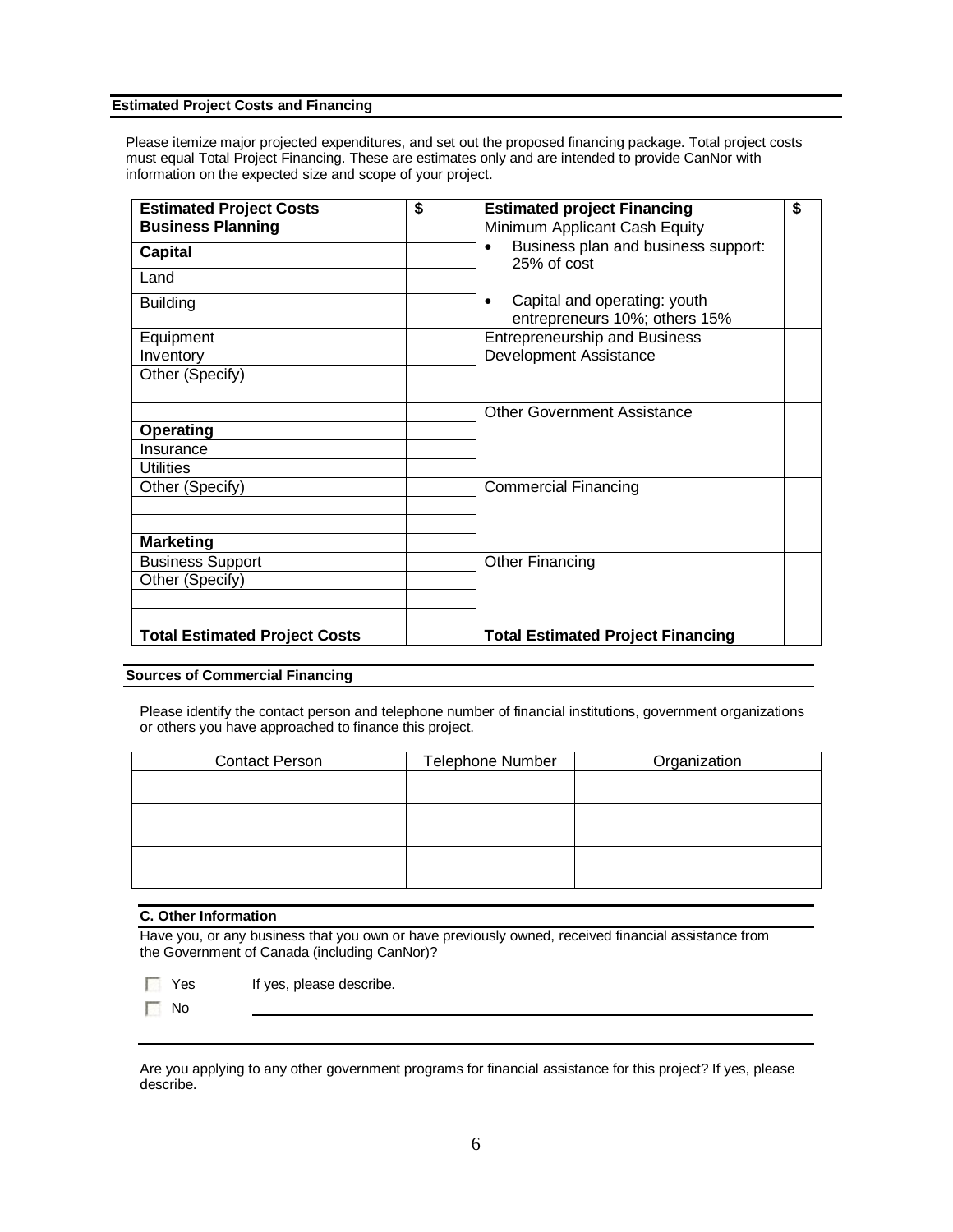Do you, or your business, owe money to the Government of Canada?

| $\Box$ Yes |  | If yes, please indicate to which department or agency and list amount(s). |  |
|------------|--|---------------------------------------------------------------------------|--|
|------------|--|---------------------------------------------------------------------------|--|

Have you already made any financial commitments for the project?

- **T** Yes If yes, please list amount(s).
- $\Box$  No

 $\Box$  No

Note: Any costs for which you have made a legal commitment prior to project approval will not be eligible under Entrepreneurship and Business Development.

**\_\_\_\_\_\_\_\_\_\_\_\_\_\_\_\_\_\_\_\_\_\_\_\_\_\_\_\_\_\_\_\_\_\_\_\_\_\_\_\_\_\_\_\_\_\_\_\_\_\_\_\_\_\_\_\_\_\_\_\_\_\_\_\_** Note: To be eligible for support, the applicant should be involved full-time with the proposed business in a management capacity. **When sending your completed EBD Application, please ensure that you have included the following:**

- **Exidence of Aboriginal ancestry;**
- 20 Evidence of sufficient personal financial resources to undertake the project you are proposing;
- $\Box$  A resumé that highlights experience, training and/or education related to your business activity;
- For existing businesses, a copy of your most recent financial statements (up to three years, if available);
- **A** Any additional information that supports your proposal, such as business studies, market studies or relevant industry information; and
- A copy of any partnership agreements or incorporation documents.

Note: Failure to provide these documents with your Business Proposal will cause delays in assessing your project.

**\_\_\_\_\_\_\_\_\_\_\_\_\_\_\_\_\_\_\_\_\_\_\_\_\_\_\_\_\_\_\_\_\_\_\_\_\_\_\_\_\_\_\_\_\_\_\_\_\_\_\_\_\_\_\_\_\_\_\_\_\_\_\_\_**

#### **D. Declaration**

Note: Each applicant must sign and date this Business Proposal.

To the Minister for the Canadian Northern Economic Development Agency:

The statements herein and the attachments hereto reflect an accurate description and estimate of costs regarding the intended project.

I (We) authorize duly appointed representatives of the Minister to obtain from and share with persons or organizations, public or private, any information necessary to complete the assessment of the project outlined in this Business Proposal.

I (We) certify that I am (we are) of Aboriginal ancestry and/or represent a company that is majority-Aboriginal owned.

I (We) consent to CanNor sharing my (our) name(s), phone number, and e-mail address with third party service providers (who are required to safeguard the handling of this information under the Personal